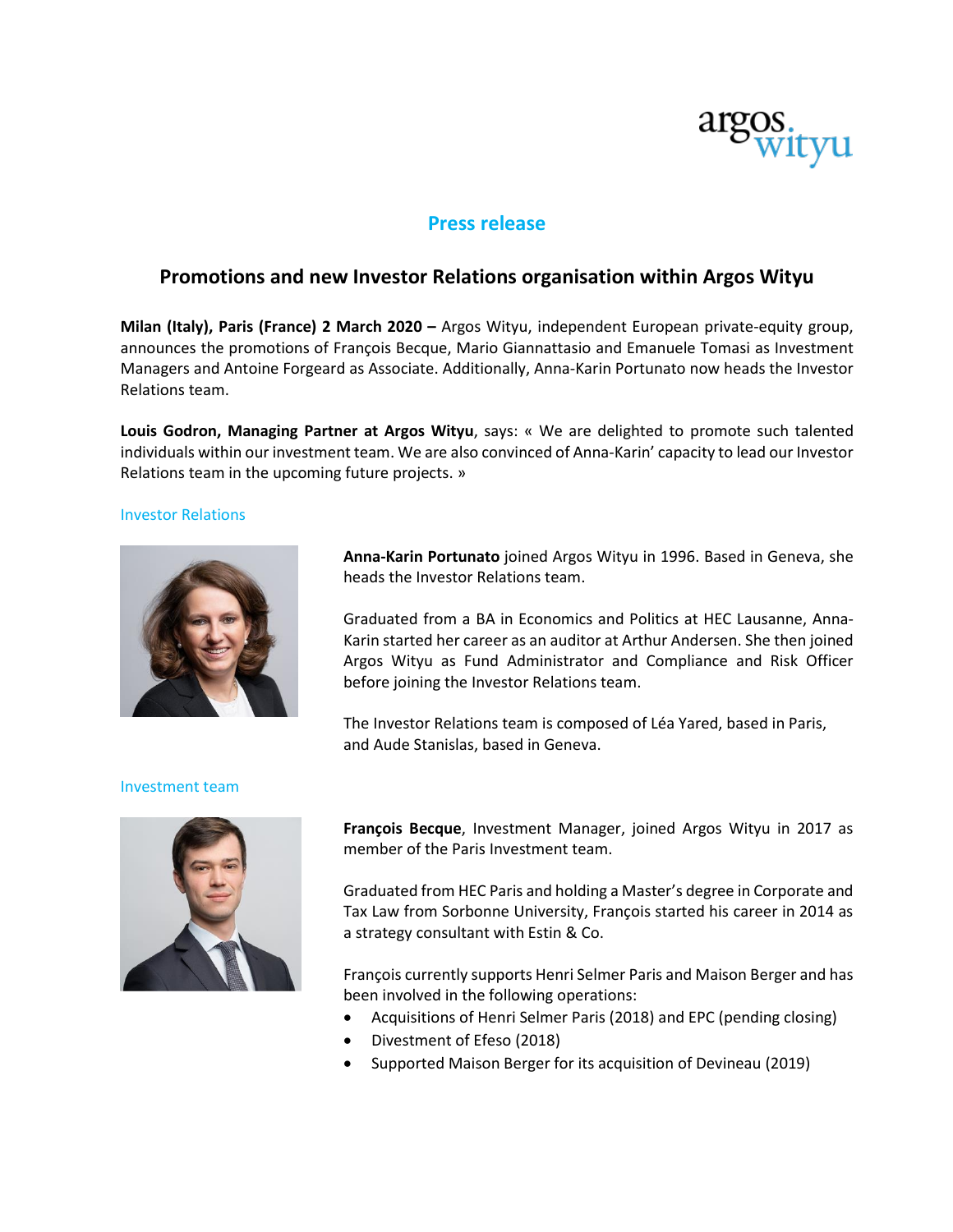

**Mario Giannattasio**, Investment Manager, joined Argos Wityu in 2018 as member of the Paris Investment team.

Graduated from Politecnico di Milano (cum laude) and from Ecole Centrale Paris, with a specialization in economics and finance. Mario began his career at EY in Transaction Advisory where he spent five years in Paris and New York.

Mario currently supports Juratoys and Talentia Software.



**Emanuele Tomasi**, Investment Manager, joined Argos Wityu in 2019 as member of the Milan Investment team.

Graduated from Università Bocconi in Milan with an MSc in Finance, Emanuele previously worked in Ambienta and Palladio Holding.

Emanuele currently supports Sicura and has been involved in its acquisition process.



**Antoine Forgeard**, Associate, joined Argos Wityu in 2017 as member of the Paris Investment team.

Graduated from Master 225 - Corporate Finance & Financial Engineering at Paris-Dauphine University, Antoine started his career in private equity at Argos Wityu.

Antoine currently supports Henri Selmer Paris and has been involved in the following operations:

- Acquisitions of Henri Selmer Paris (2018)
- Divestment of I'Car Systems (2019)
- Supported I'Car Systems for its acquisition of Datafirst (2018)

**Contact** Coralie Cornet Communications Director [ccc@argos.fund](mailto:ccc@argos.fund) +33 1 53 67 20 63

### **About Argos Wityu**

### [http://argos.wityu.fund](http://argos.wityu.fund/)

Argos Wityu is an independent European investment fund that supports companies in the transfer of business ownership. It has assisted more than 80 entrepreneurs, focusing its investment strategy on complex transactions with emphasis on transformation, growth, and close collaboration with management